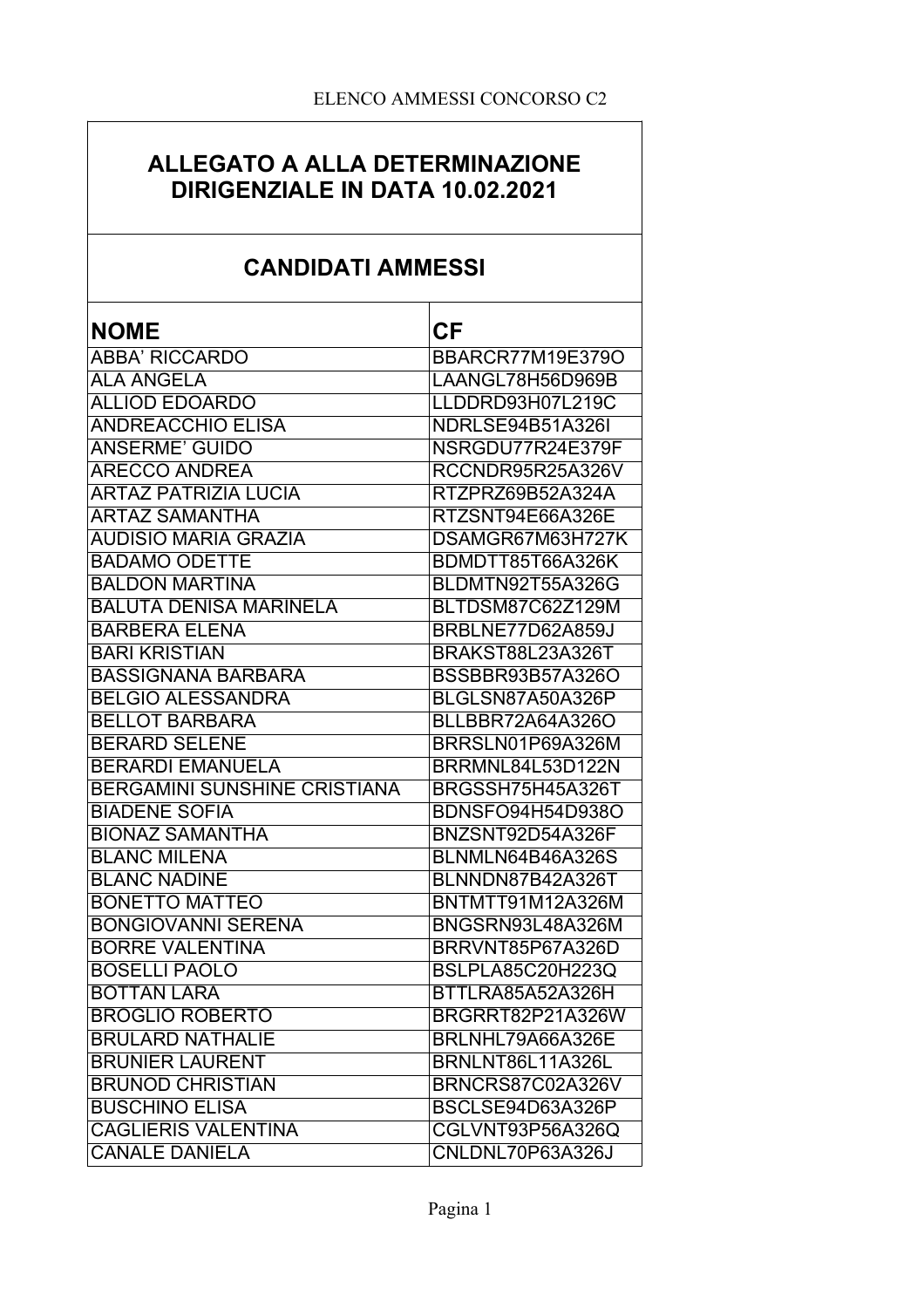| <b>CANNIZZARO EUGENIA</b>        | <b>CNNGNE67P62I138E</b> |
|----------------------------------|-------------------------|
| <b>CAPPELLO LAURA</b>            | CPPLRA85C66A326M        |
| <b>CAPRIGLIONE ALESSIA</b>       | CPRLSS90H43A326M        |
| <b>CAPRONI SAMUELA</b>           | CPRSML86C45E379F        |
| <b>CAPUTO ANDREA</b>             | CPTNDR85H12A326M        |
| <b>CARENINI GIULIA</b>           | CRNGLI90M70A326B        |
| <b>CARERE FEDERICO</b>           | CRRFRC95C10A326Y        |
| <b>CARNEVALETTI NADIA</b>        | CRNNDA91C43A326U        |
| <b>CARRADORE GIULIA</b>          | <b>CRRGLI92D63A326L</b> |
| <b>CARRIERI GABRIELLA</b>        | CRRGRL91P64E986N        |
| <b>CASTAGNINO VALENTINA</b>      | CSTVNT95B45C352D        |
| <b>CATALANO PAOLO</b>            | CTLPLA81P14A326A        |
| <b>CAVALIERI FRANCESCA</b>       | CVLFNC87B61A326J        |
| <b>CERISE GERARD</b>             | CRSGRD01A18A326U        |
| <b>CERTAN ANAIS SYLVIE</b>       | CRTNSY89D42A326X        |
| <b>CESOLARI ALESSANDRA</b>       | CSLLSN69M49A326Y        |
| <b>CHARRIER SYLVIE</b>           | CHRSLV91D51A326R        |
| <b>CHARVET SYLVIE</b>            | CHRSLV96S49G326V        |
| <b>CHEILLON DARIS</b>            | CHLDRS96D13A326H        |
| <b>CHRISTILLE SYLVIE</b>         | CHRSLV85C66A326H        |
| <b>COGNETTA CORINNE</b>          | CGNCNN93C57A326L        |
| <b>COME' SIMONA</b>              | CMOSMN81B67A326O        |
| <b>CORAIN LUANA</b>              | CRNLNU82M50A326G        |
| <b>COSENTINO YLENIA</b>          | CSNYLN95R64A326B        |
| <b>COSTABLOZ STEFANIA</b>        | CSTSFN84E45A326Y        |
| <b>COURT SARAH</b>               | CRTSRH83C44A326D        |
| <b>COUTANDIN MIRCO</b>           | CTNMRC66A19G805S        |
| <b>CUGNOD MANUELA</b>            | CGNMNL67D63A326K        |
| <b>D'AMICO MARA</b>              | DMCMRA81M66A326X        |
| <b>DALTO FRANCESCA</b>           | DLTFNC87B60A326M        |
| <b>DANNAZ DENISE</b>             | DNNDNS91A51A326D        |
| <b>DAUDRY ELISA</b>              | DDRLSE89C53A326K        |
| <b>DESANDRE' LAURA</b>           | DSNLRA88D62A326D        |
| <b>DIANA VALENTINA</b>           | DNIVNT90E66A326S        |
| <b>DOMAINE LARA</b>              | DMNLRA73S51A326P        |
| <b>DOMAINE MICHEL</b>            | DMNMHL82D17A326T        |
| <b>DONATO LAURA</b>              | DNTLRA75C54A326O        |
| <b>DONINI GIORGIA</b>            | DNNGRG94R56A326H        |
| <b>DRUDI FEDERICA</b>            | DRDFRC88B65A326N        |
| <b>DUCOURTIL DANIELA</b>         | DCRDNL76T45A326Z        |
| <b>DURELLO CHANTAL FRANCESCA</b> | DRLCNT79S69A326C        |
| <b>DYC KATARZYNA</b>             | DYCKRZ82S44Z127N        |
| <b>ELCE STEFANIA</b>             | LCESFN86R56A326G        |
| <b>ENRICO EMILIANA</b>           | NRCMLN94E64A326O        |
| <b>FANDEL MIHAELA</b>            | FNDMHL87H48Z129F        |
| <b>FARACI SARA</b>               | FRCSRA82H41L219L        |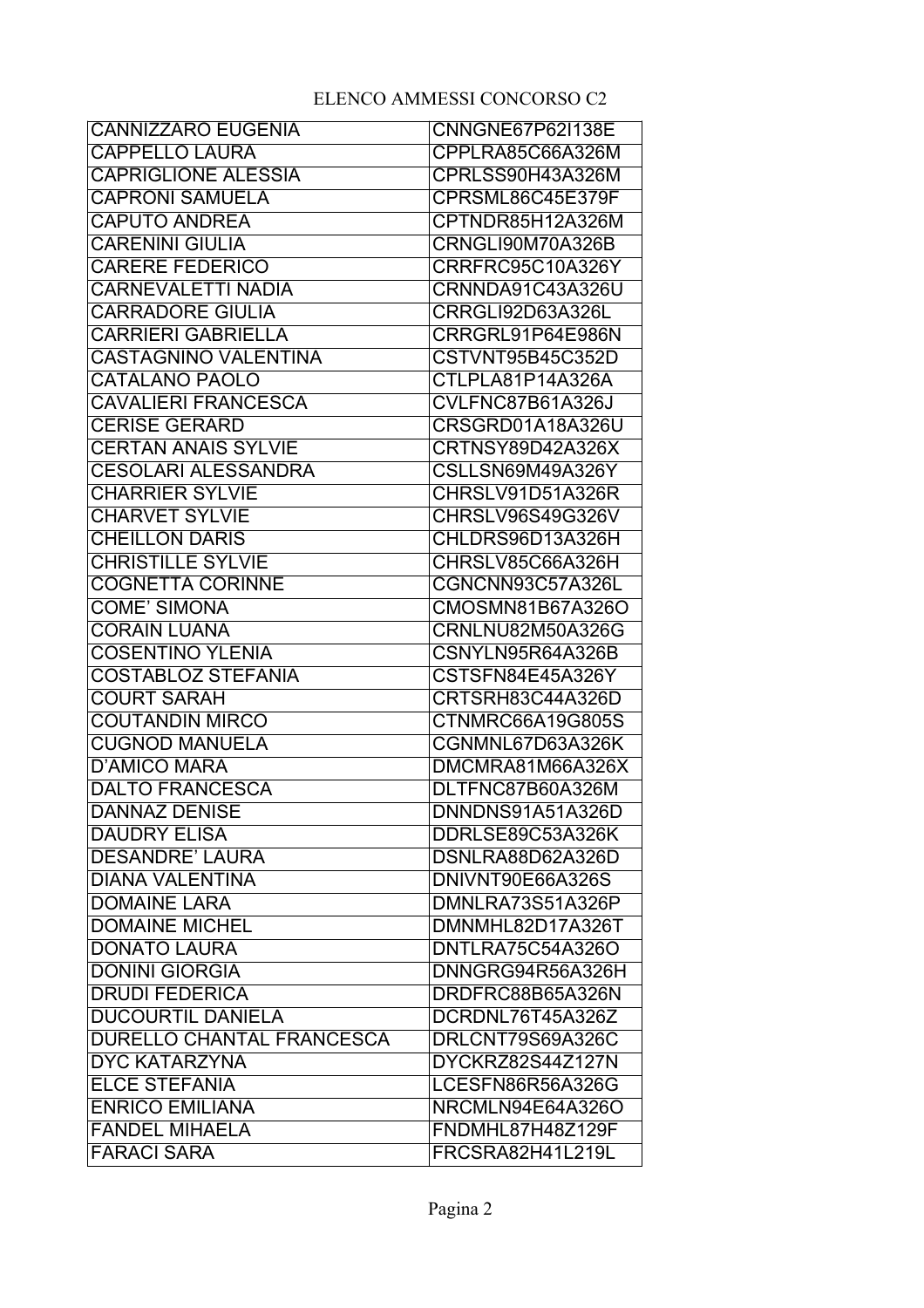| <b>FEDER RENATA</b>                | FDRRNT65M59A326M        |
|------------------------------------|-------------------------|
| <b>FEO SELENE</b>                  | FEOSLN78B54A326W        |
| <b>FERRARI ANDREA</b>              | FRRNDR94T10A326K        |
| <b>FERRERE TATJANA</b>             | <b>FRRTJN91H58A326W</b> |
| <b>FICO MICHELA</b>                | <b>FCIMHL73T42B832P</b> |
| <b>FIORILLO ROBERTA</b>            | <b>FRLRRT96C41A326I</b> |
| <b>FOIERI SOPHIE</b>               | FROSPH95H55E379N        |
| <b>FOLLIS ELEONORA LUCIA MARIA</b> | <b>FLLLRL84H44E379U</b> |
| <b>FORETIER ELISA</b>              | <b>FRTLSE81P43A326Z</b> |
| <b>FORETIER STEFANIA</b>           | FRTSFN78D47A326J        |
| <b>FRANCHI YLENIA</b>              | FRNYLN86T49A326X        |
| <b>FRANCHINO ALICE</b>             | FRNLCA95T53A326M        |
| <b>FURFARO FRANCESCO</b>           | FRFFNC82L23A326Y        |
| <b>GABRIELI SARA</b>               | GBRSRA81R59A326Y        |
| <b>GAGLIANO MARTA</b>              | GGLMRT91S60A326Z        |
| <b>GAILLARD ROSSELLA</b>           | <b>GLLRSL78L42A326C</b> |
| <b>GAMBA XAVIER</b>                | GMBXVR88L28A326X        |
| <b>GARINO ERIKA</b>                | GRNRKE86H70A326T        |
| <b>GAZZOLA ERIKA</b>               | GZZRKE78C49L407W        |
| <b>GBDEY VALERIE</b>               | GBDVLR92D61A326V        |
| <b>GEX MATTIA</b>                  | <b>GXEMTT87L11A326R</b> |
| <b>GHIDINELLI GIADA</b>            | GHDGDI75P55A326N        |
| <b>GHIRARDELLO TIZIANA</b>         | GHRTZN68S63L219P        |
| <b>GIGLIO VITTORIA</b>             | GGLVTR99T57C858G        |
| <b>GIORDANA STEFANIA</b>           | GRDSFN81T42A326U        |
| <b>GIOVANNINI SIMONA</b>           | GVNSMN85T69A326M        |
| <b>GIOVINAZZO JESSICA</b>          | GVNJSC93B48A326U        |
| <b>GLASSIER SARA</b>               | GLSSRA83C44A326Y        |
| <b>GRANATO DEBORAH</b>             | GRNDRH96R47A326U        |
| <b>GRANGEON RUBINA</b>             | GRNRBN83L54A326Q        |
| <b>GRIMOD YLENIA</b>               | GRMYLN92R63A326D        |
| <b>GRIVON MICHEL</b>               | GRVMHL80C10A326C        |
| <b>GRIZI GIORGIA</b>               | GRZGRG95A64A326L        |
| <b>GUIDA MICHELA</b>               | GDUMHL78A43D972R        |
| <b>IERARDI MARIELLA</b>            | RRDMLL74B59A326A        |
| <b>JACQUEMOD JOHARA</b>            | JCQJHR90D49A326T        |
| <b>JAMMARON MARGAUX</b>            | JMMMGX78S47A326B        |
| <b>JOLY MARCELLO</b>               | JLYMCL88R15A326B        |
| <b>JUNOD EMANUELA</b>              | JNDMNL82D48A326D        |
| <b>LAZZARO GIUSEPPE</b>            | LZZGPP99L27A326X        |
| <b>LAZZARO ISABEL</b>              | LZZSBL94D59D122T        |
| <b>LELLI VALENTINA</b>             | LLLVNT85H62A944J        |
| <b>LEZIN LUCA</b>                  | LZNLCU89E24A326B        |
| <b>LIGATO ROSALIA</b>              | LGTRSL87L56F158N        |
| <b>LIONETTI CRISTINA</b>           | LNTCST99A42A326Y        |
| <b>LIONETTI FRANCESCO</b>          | LNTFNC89A25A326W        |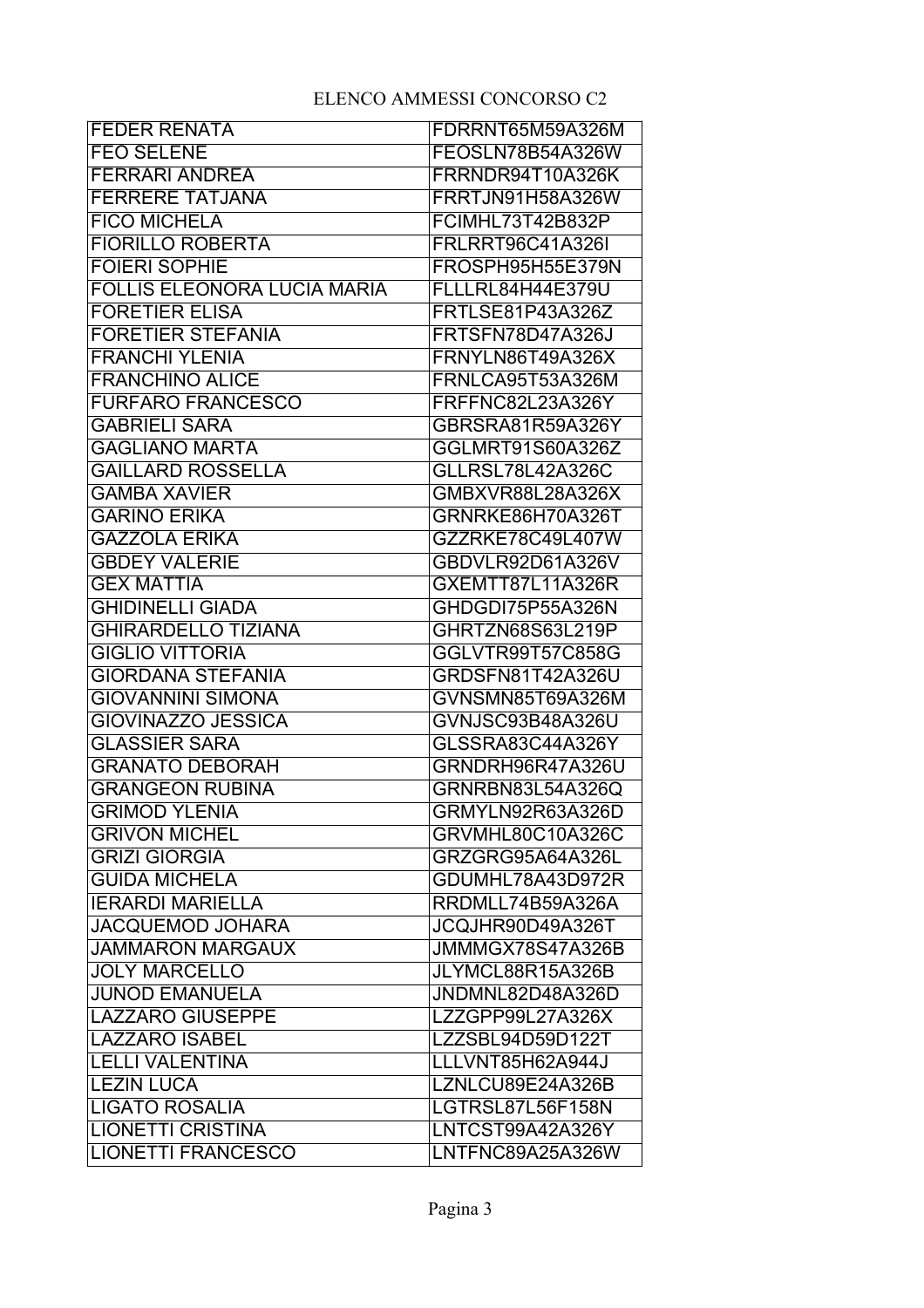| <b>LO CICERO LORENZO</b>     | LCCLNZ78B19A326I        |
|------------------------------|-------------------------|
| <b>LUBERTO VALERIA</b>       | LBRVLR88H53A326F        |
| <b>LUCIANAZ MATHIAS</b>      | LCNMHS92C01A326V        |
| <b>MACCARRONE SIMONA</b>     | MCCSMN83M60C351F        |
| <b>MAGNABOSCO GABRIELE</b>   | MGNGRL95D26A326N        |
| <b>MALLAMACI CARLOTTA</b>    | MLLCLT92E46A326D        |
| <b>MAMMOLITI LUCREZIA</b>    | <b>MMMLRZ86A51G791Z</b> |
| <b>MANAZZALE ANDREA</b>      | MNZNDR91E09A326L        |
| <b>MANDRIOTA ELIANA</b>      | MNDLNE66C70L219P        |
| <b>MARTINET LORENZO</b>      | MRTLNZ80E09A326W        |
| <b>MARTINET PAOLO</b>        | MRTPLA73S23A326D        |
| <b>MASSA SYLVIA</b>          | MSSSLV75T60G687Y        |
| <b>MASSARO CARMELINA</b>     | MSSCML75M49L219A        |
| <b>MASSIMILLA VERONIQUE</b>  | MSSVNQ90T49I904V        |
| <b>MAURIS BARBARA</b>        | <b>MRSBBR86T52A326I</b> |
| <b>MEGGIOLARO SIMONE</b>     | MGGSMN87T19A326S        |
| <b>MENEGOTTO SAMANTHA</b>    | MNGSNT90E55A326T        |
| <b>MESSINA LUDOVICA</b>      | MSSLVC94S68A326B        |
| <b>MESTIERI ROBERTO ELIO</b> | MSTRRT98R19A326V        |
| <b>MESTIERI STEFANIA</b>     | MSTSFN94D42A326D        |
| <b>MIASSOT SARA</b>          | MSSSRA81T70A326K        |
| <b>MINACAPILLI ALEX</b>      | MNCLXA96H07L219P        |
| <b>MINOGGIO RUBEN</b>        | MNGRBN92H09A326F        |
| <b>MONTEGRANDI JACOPO</b>    | MNTJCP90P03A326Z        |
| <b>MONTICONE MARCO</b>       | <b>MNTMRC86S19A326U</b> |
| <b>MORETTI SIMONE</b>        | MRTSMN86A08A326L        |
| <b>NALESSO DEBORAH</b>       | <b>NLSDRH83L66L319S</b> |
| <b>NICOLETTI VERONICA</b>    | NCLVNC93M66L219O        |
| <b>NOSSEN VALERIA</b>        | NSSVLR84T58C294W        |
| NOVATI ANNA GIOVANNA VANDA   | NVTNGV69H67F205J        |
| <b>NOUSSAN FRANCESCA</b>     | NSSFNC99T56A326J        |
| <b>OLIBANO SABRINA</b>       | LBNSRN94P60L013P        |
| <b>PAGLIA ROBERTA</b>        | PGLRRT86H66A326O        |
| <b>PARUSSINI ILARIA</b>      | <b>PRSLRI95P53A326U</b> |
| PEGORARI MASSIMILIANO        | PGRMSM78M13A326Y        |
| PELLISSIER INGRID KARIN      | PLLNRD90B55A326B        |
| PERENCHIO AMBRA              | PRNMBR83P70L219K        |
| <b>PERNICI LIA</b>           | <b>PRNLIA83L59A326Q</b> |
| <b>PERSEGHIN GUIDO</b>       | PRSGDU90R29A326L        |
| PERSOL FEDERICA              | PRSFRC72S44B354J        |
| <b>PICCININI SARA</b>        | PCCSRA78S43B041M        |
| PICCOLO ALESSANDRA           | PCCLSN77C48A326S        |
| <b>PIEILLER ENRICA</b>       | PLLNRC86D64A326I        |
| PIETROMICA NOEMI             | PTRNMO97M71A326W        |
| PIFFARI MAURIZIO             | PFFMRZ73R04A326X        |
| <b>PIVOT ISABELLA</b>        | PVTSLL91C48A326P        |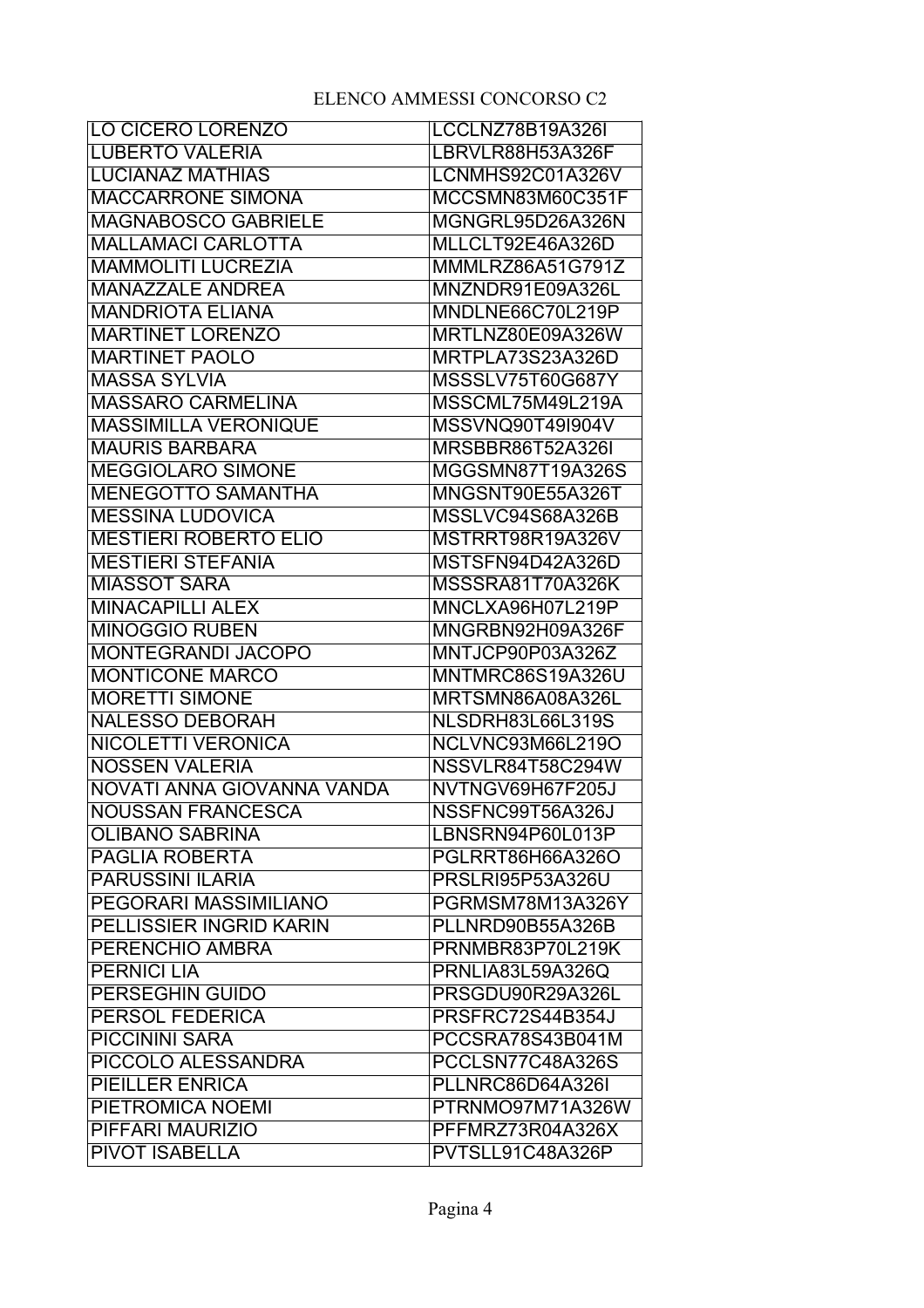| POLETTI CRISTINA                 | PLTCST94L50A326Q         |
|----------------------------------|--------------------------|
| <b>PORLIOD LAURENT</b>           | PRLLNT99R14A326Q         |
| <b>PRAZ ALESSIA</b>              | PRZLSS97E54A326D         |
| <b>QUAGLINO PAOLO</b>            | QGLPLA60R19A326A         |
| RAFFA MARIA ANNUNZIATA           | <b>RFFMNN97S50A326L</b>  |
| <b>RANOCCHI INGRID</b>           | RNCNRD80E43A326J         |
| RASCHELLA' ALESSIA               | RSCLSS94L49D969V         |
| <b>RAVASIO LUCA</b>              | RVSLCU78M23A326X         |
| <b>RAVET MARTINA</b>             | RVTMTN91R58A326E         |
| <b>REINA GABRIELLA</b>           | <b>RNEGRL91T44G371U</b>  |
| <b>REVIL JESSICA</b>             | RVLJSC86D55A326A         |
| <b>REY CESARE</b>                | <b>RYECSR93T21A326G</b>  |
| <b>RIENTE DAVIDE</b>             | RNTDVD93D02B563K         |
| <b>RIGHI GIORGIA</b>             | RGHGRG88S65A326D         |
| <b>RIGOTTO SIMONETTA</b>         | <b>RGTSNT93H58A326S</b>  |
| <b>RINET DIDIER</b>              | RNTDDR92E11A326P         |
| <b>ROCCHI ELISA</b>              | <b>RCCLSE87T48A326Z</b>  |
| <b>ROCCHI LORENZO</b>            | <b>RCCLNZ01C30A326C</b>  |
| <b>ROSAIRE NICOLE</b>            | <b>RSRNCL83C58A326I</b>  |
| <b>ROSATI LUCA</b>               | RSTLCU90R31A326C         |
| <b>ROSSET DENISE</b>             | RSSDNS91P48A326V         |
| <b>ROSSET MATTEO</b>             | <b>RSSMTTT86T03A326X</b> |
| <b>SALADINO ALESSIA</b>          | SLDLSS94C58A326T         |
| <b>SANSO' SIMONA</b>             | SNSSMN70T48D969J         |
| <b>SANTARELLI ELVIRA</b>         | SNTLVR68R57A326Y         |
| <b>SANTOMARCO TERRANO DAVIDE</b> | SNTDVD92L19A326Y         |
| <b>SANTOSPIRITO SILVIA</b>       | SNTSLV69H55A326J         |
| <b>SAURO STEFANIA</b>            | SRASFN90R42E379V         |
| <b>SAVIOZ LORENZA</b>            | SVZLNZ97T48A326T         |
| <b>SCAGLIONI MANUEL</b>          | SCGMNL85S25A326R         |
| <b>SOUDAZ VERONIQUE</b>          | SDZVNQ89A67A326P         |
| <b>STEVANON NICOLA</b>           | STVNCL93S25A326P         |
| <b>STOPPA CRISTINA</b>           | STPCST86L48A326N         |
| <b>SULIS JORDY</b>               | <b>SLSJDY94M29A326J</b>  |
| <b>SURINI ELISA</b>              | SRNLSE87C52A326L         |
| <b>TAGLIANI MICOL</b>            | TGLMCL75C67A326W         |
| <b>TALARICO ERIKA</b>            | TLRRKE93E47A326E         |
| THOUX LISA MARIA                 | THXLMR74B45E379Y         |
| <b>TORELLO LISA</b>              | <b>TRLLSI96H56L643L</b>  |
| <b>TRAMONTI LUANA</b>            | <b>TRMLNU87H65G791M</b>  |
| <b>TRON STEFANIA</b>             | TRNSFN74E61G674M         |
| <b>TUBIOLO MARGARETH</b>         | TBLMGR92L65A326D         |
| <b>UVA ROBERTA</b>               | VUARRT77P69A326X         |
| <b>VALENTI GIULIA</b>            | VLNGLI92S51A326T         |
| <b>VALLET ELANNE</b>             | VLLLNN88H51A326M         |
| <b>VALLET LISA</b>               | VLLLSI97H57A326R         |